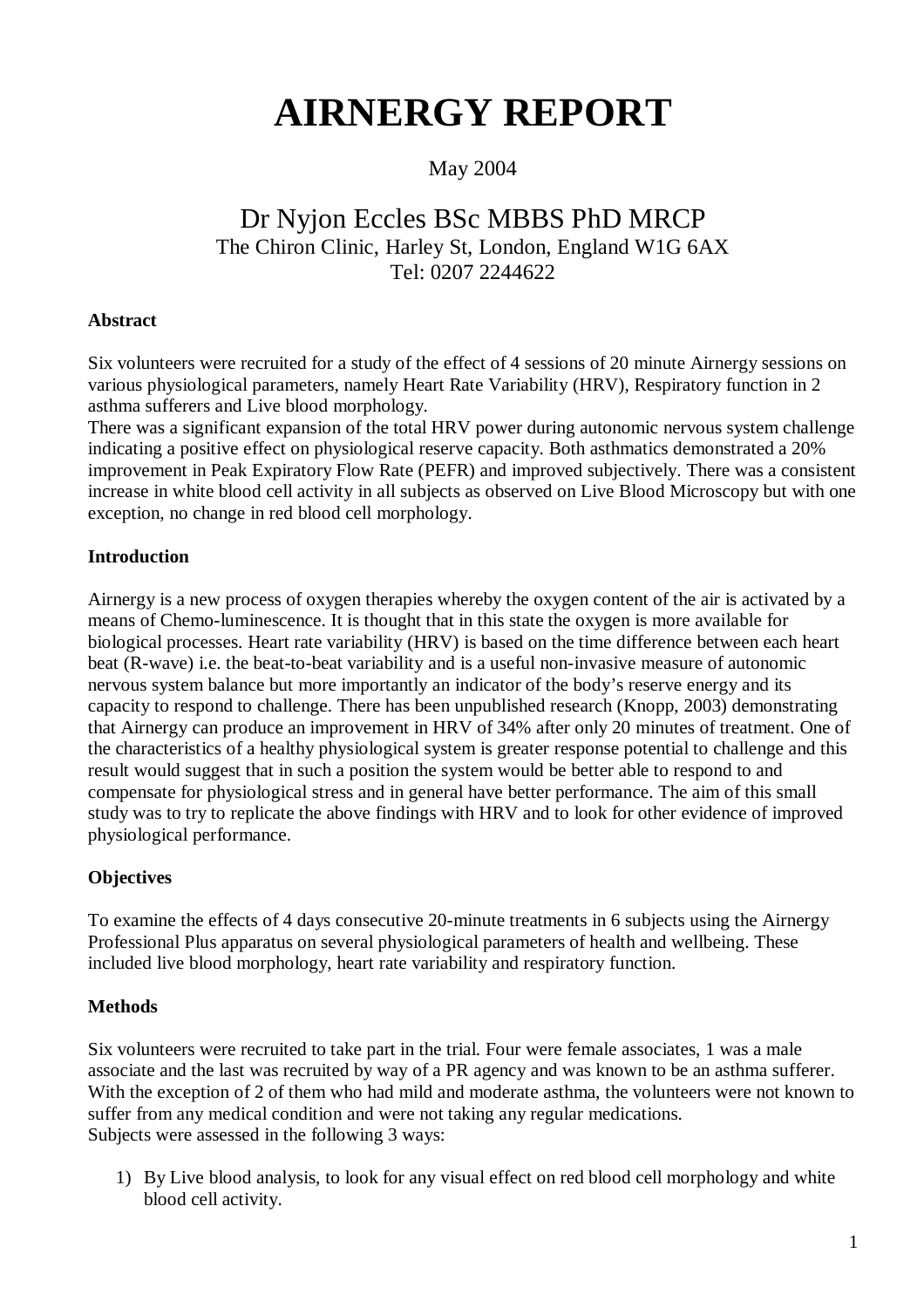- 2) Heart rate variability (measured by *Nerve Express*), to observe any effect on autonomic nervous system function and adaptability
- 3) Respiratory Function Tests, including Peak Expiratory Flow Rate (PEFR), Forced Expiratory Volume at 1 second (FEV1) and Forced Vital Capacity (FVC). These tests were only performed on the 2 patients with asthma.
- 4) Subjective effects

HRV equipment was only available for the days 2 and 3 of the 4-day study. Two of the volunteers were asthma sufferers, one with mild asthma using only a salbutamol inhaler as required and the other with mild asthma and hayfever (to grass pollen) required regular inhaled steroids. On days 1 to 4 subjects had a spot of blood taken from a fingertip with the aid of a lancet. This was repeated before and after 20 minutes (set at 100%) of Airnergy (Airnergy Professional Plus) treatment by way of nasal cannula. On 2 days all subjects had their HRV assessed both in the supine and upright positions by way of the *Nerve Express* apparatus before and after AE treatment. In addition, the 2 asthma sufferers had lung function assessed as indicated above.

### **Results**

Average age of the 6 volunteers was 43.2 with a range of 27-59. There were 5 females and 1 male.



### **Heart Rate Variability**

 $TPIU = Total Power$  upright before Airnergy treatment, TP2U = Total Power upright after Airnergy treatment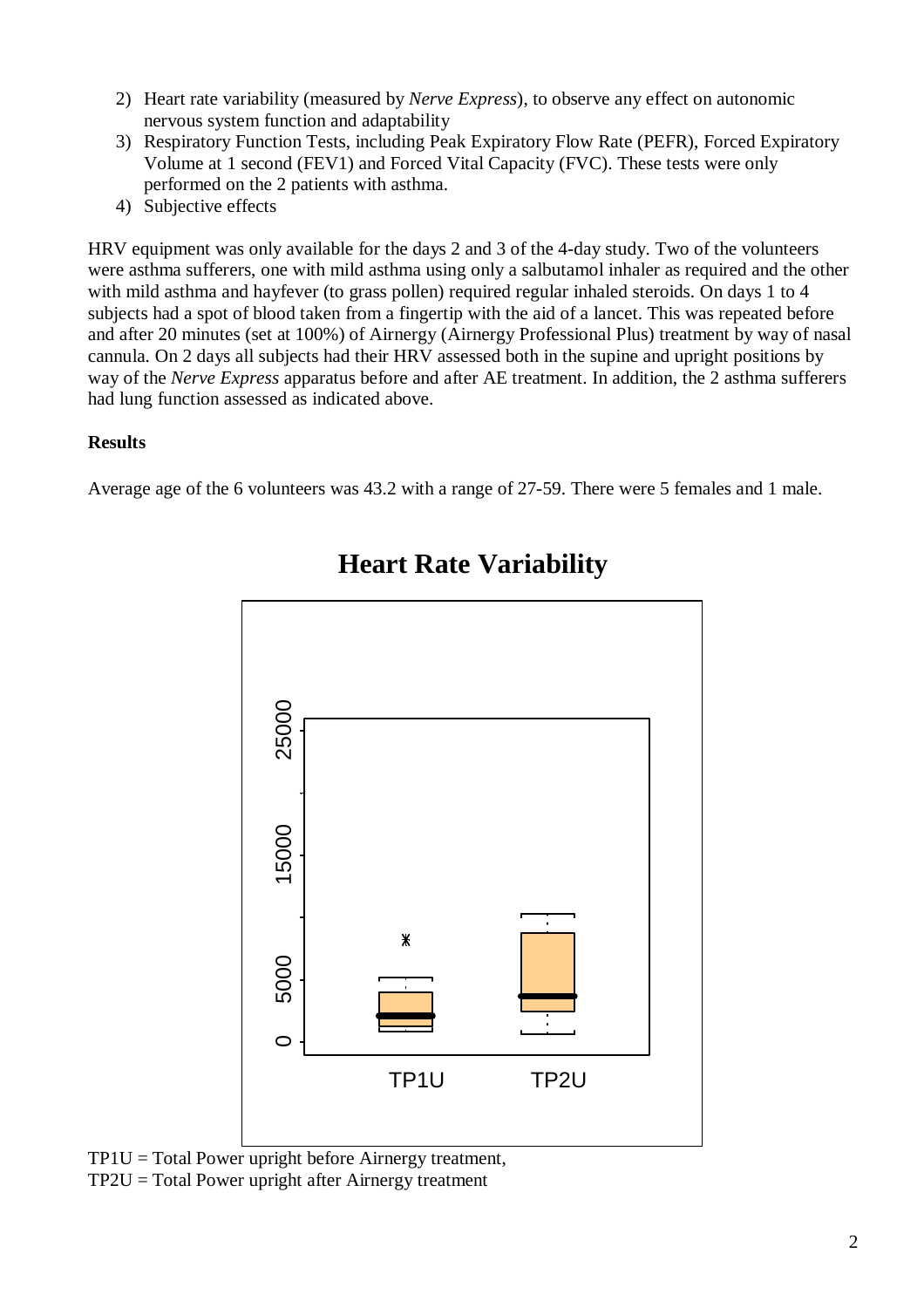Total power is a measure of the amount of nervous system activity that is available, similar to the amount of charge in a battery. In the face of challenge to the autonomic nervous system (in this case on standing from supine position to upright) there was a significantly ( $p < 0.04$ ) greater amount of total power in the system after 20 minutes treatment with Airnergy than before treatment. See Appendix for further graphs and measurements.

## **Respiratory Function**

| <b>Subject</b> | <b>PEFR</b><br>(l/min)<br><b>Before</b><br>AE | <b>PEFR</b><br>(l/min)<br><b>After</b><br>AE | <b>FEV1</b><br>( <i>litres</i> )<br><b>Before</b><br>AE | <b>FEV1</b><br>( <i>litres</i> )<br><b>After</b><br>AE | <b>FVC</b><br>(litres)<br><b>Before</b><br>AE | <b>FVC</b><br>(litres)<br><b>After</b><br>AE |
|----------------|-----------------------------------------------|----------------------------------------------|---------------------------------------------------------|--------------------------------------------------------|-----------------------------------------------|----------------------------------------------|
| <b>ME</b>      |                                               |                                              |                                                         |                                                        |                                               |                                              |
| Day 1          | 286                                           | 345                                          |                                                         |                                                        |                                               |                                              |
| Day 2          | 279                                           | 328                                          | 2.08                                                    | 2.19                                                   | 2.22                                          | 2.20                                         |
| Day 3          | 219                                           | 206                                          | 1.80                                                    | 1.46                                                   | 2.65                                          | 2.09                                         |
|                |                                               |                                              |                                                         |                                                        |                                               |                                              |
| $J\!K$         |                                               |                                              |                                                         |                                                        |                                               |                                              |
| Day 1          | 412                                           | 436                                          |                                                         |                                                        |                                               |                                              |
| Day 2          | 468                                           | 505                                          | 3.67                                                    | 3.72                                                   | 4.18                                          | 4.16                                         |
| Day 3          | 517                                           | 519                                          |                                                         |                                                        |                                               |                                              |

In connection with the above formal measurements the following comments were made by the 2 subjects involved:

### *ME, aged 38, female, mild asthmatic using bronchodilators on average 4 to 5 times per day.*  **Comments:**

Not having to use bronchodilator as much during the days of treatment. Only needing to use bronchodilator once a day during the trial.

### *JK, aged 28, female, mild to moderate asthma and hayfever, on regular inhaled steroids and bronchodilators twice per day.*

### **Comments:**

Breathing easier during night after first treatment, did not need bronchodilator. Breathing better on waking after first treatment when she would normally require bronchodilator. Before third treatment had felt a little wheeziness and chest tightness during the day due to hayfever but after treatment experienced a clear chest with the disappearance of the chest tightness. Subject had had fragmented sleep for 3 weeks prior to the trial but slept well for 3 days during the trial.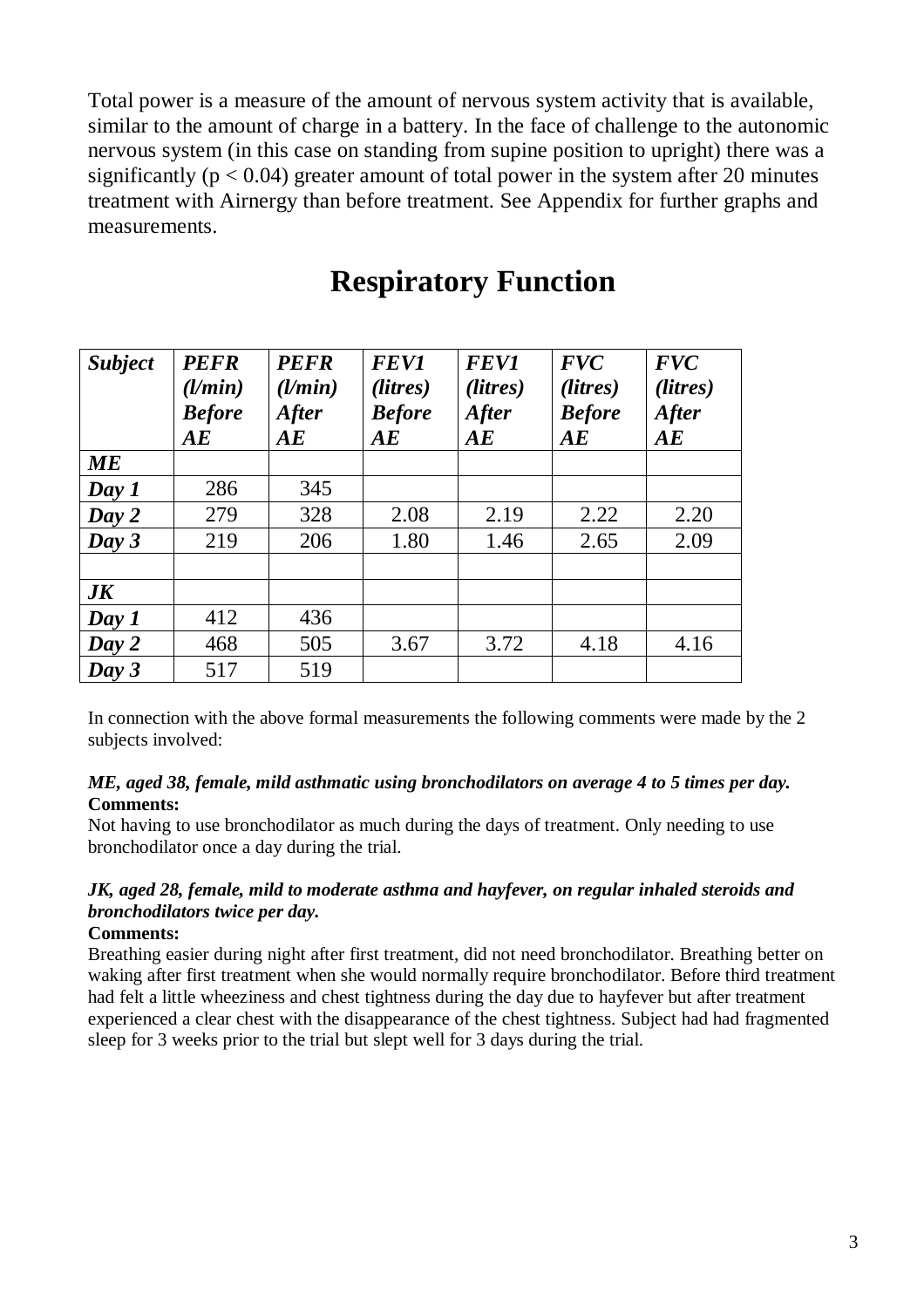# **Live Blood Analysis**

(Red blood cell morphology and white blood cell activity)

| <b>Subject</b>                                                  | <b>General</b>                                                                             | <b>Red Cell</b>                                                                                   | <b>White Cell Activity</b>                                                                                                                                                                                                                                                                        |
|-----------------------------------------------------------------|--------------------------------------------------------------------------------------------|---------------------------------------------------------------------------------------------------|---------------------------------------------------------------------------------------------------------------------------------------------------------------------------------------------------------------------------------------------------------------------------------------------------|
|                                                                 | <i><b>Observations</b></i>                                                                 | <b>Morphology</b>                                                                                 |                                                                                                                                                                                                                                                                                                   |
| DB<br>Age 59<br>Female                                          | Grade 1 to 2<br>rouleaux<br>No white cell<br>cytoplasmic<br>streaming or<br>movement       | No change                                                                                         | Day 2 and $3$ – no change. By Day 4<br>there was clear cytoplasmic<br>streaming and movement.                                                                                                                                                                                                     |
| AP<br>Age 56<br>Female                                          | Grade 1 to 2<br>rouleaux<br>No white cell<br>cytoplasmic<br>streaming or<br>movement       | No change                                                                                         | Day 2 to 4 both cytoplasmic<br>streaming and movement were<br>observed                                                                                                                                                                                                                            |
| $BM$<br>Age 35<br>Female                                        | Grade 1 to 2<br>rouleaux<br>No white blood<br>cell cytoplasmic<br>streaming or<br>movement | No change                                                                                         | Day 2 to 4 white cell cytoplasmic<br>streaming was prominent.                                                                                                                                                                                                                                     |
| ME<br>Age 38<br>Female<br><b>Asthmatic</b>                      | Grade 1 to 2<br>rouleaux<br>White blood cells<br>static                                    | No change                                                                                         | Day $2$ – no change.<br>Day $3$ – cytoplasmic streaming<br>before and after treatment. Day 4<br>streaming after treatment only.                                                                                                                                                                   |
| $J\boldsymbol{K}$<br>Age 28<br>Female<br>Asthmatic/<br>Hayfever | Grade 2<br>rouleaux.<br>White blood cells<br>static.                                       | Day $2$ and $3$ - no<br>change. Day 4 -<br>noticeably much<br>less red cell<br>rouleaux (Grade 1) | Day $2$ – cytoplasmic streaming<br>seen. Increased immediately after<br>treatment.<br>Day 3 – Static white cells before<br>treatment with increased streaming<br>and movement after treatment.<br>Day $4 -$ Streaming and movement<br>before treatment with increases in<br>both after treatment. |

**Rouleaux** = Red blood cell clumping. Grade  $0 =$  no rouleaux, Grade  $1 =$  a few random red cell clumps, Grade  $2 =$  prominent red blood cell clumping, Grade  $3 =$  red blood cells mainly in rouleaux. White blood cells: **Cytoplasmic streaming** refers to visible movement of granules within the cytoplasm. **Movement** refers to clear pseudopodic active and progressive movement.